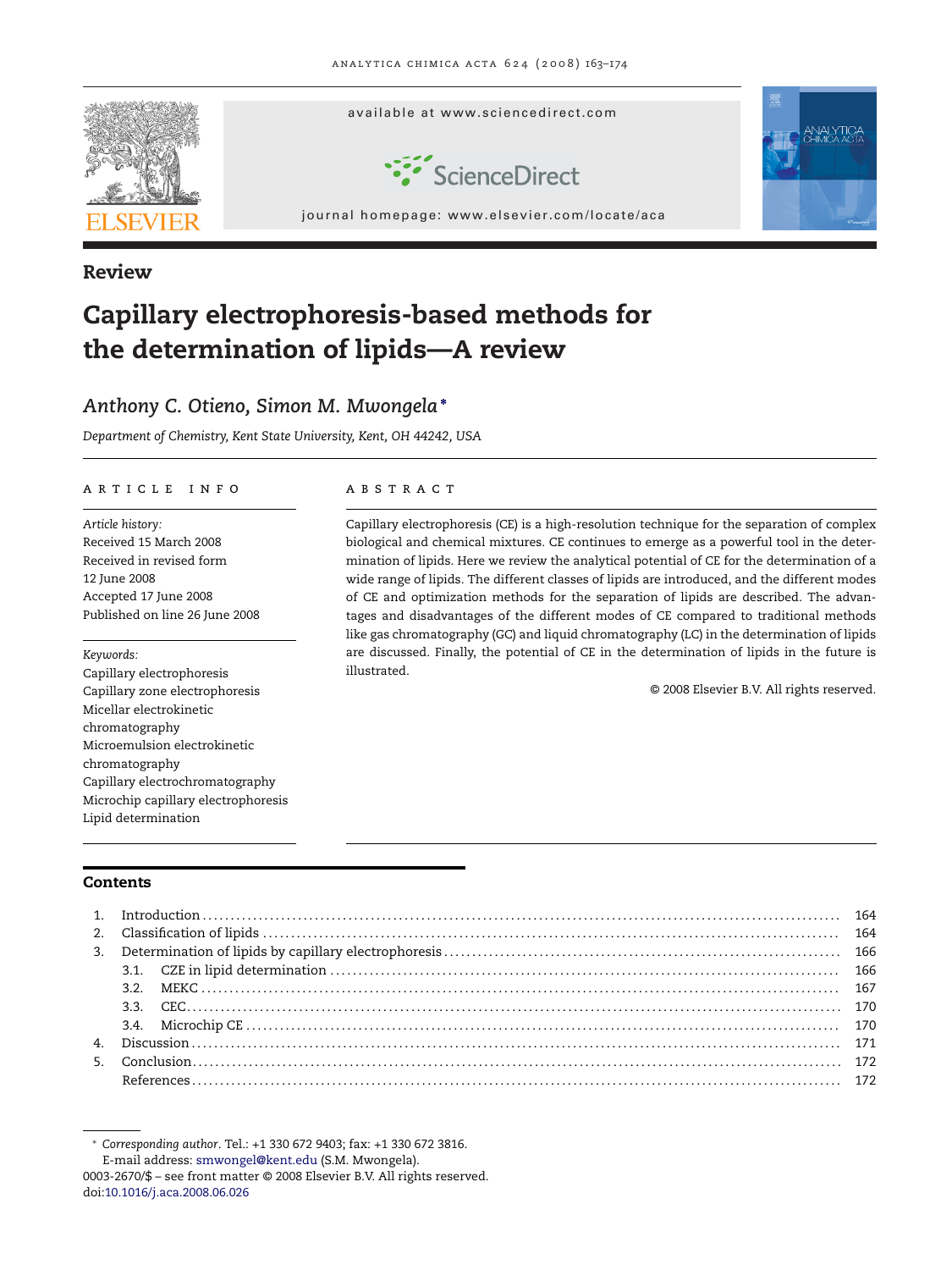#### **1. Introduction**

Lipids have been loosely defined as biological substances that are generally hydrophobic in nature, and in many cases, soluble in organic substances [\[1–3\].](#page-9-0) Lipids may be categorized based on their chemically functional backbone as polyketides, acylglycerols, sphingolipids, prenols, or saccharolipids. However, in the latest classification system, it was chosen to separate fatty acyls from other polyketides, the glycerophospholipids (GPLs) from the other glycerolipids, and sterol lipids from other prenols, resulting in a total of eight primary categories, each containing distinct classes and subclasses of molecules [\[3\].](#page-9-0) [Fig. 1](#page-2-0) shows representative structures for each lipid category. Due to their wide occurrence in foods and their pro- and antioxidant effects, lipids have the potential to act as multifunctional additives in food, pharmaceutical, and industrial applications.

Several separation techniques have been used for the determination of lipids. For example, long-chain fatty acids have been determined by gas chromatography (GC) or liquid chromatography (LC). Supercritical fluid chromatography (SFC) [\[4\]](#page-9-0) and thin layer chromatography (TLC) [\[5,6\]](#page-9-0) have also been utilized for lipid separation. GC is an excellent technique for saturated fatty acids because of its high efficiency; however, it is very sensitive to compound polarity. In addition, the need for multiple derivatizations with oxidized species can make some analyses problematic, and run times are often 1 h or more for long-chain fatty compounds. LC suffers from lower efficiency but is generally more versatile for the separation of oxidized compounds [\[7\].](#page-9-0) The GC methods as well as most of the LC methods incorporate derivatization to obtain volatility and detectability, respectively. TLC lacks precision in detection and is time consuming while HPLC is costly because it requires large volumes of mobile phase and its separation columns are relatively expensive. The wide choice of mobile and stationary phase makes selectivity extremely powerful in HPLC. In recent years, interest in microcolumn LC has increased considerably. This is mainly due to the ability to work with small sample sizes, small volumetric flow rates, easy coupling to mass spectrometers and secondary chromatographic systems, and enhanced detection performance with the use of concentration sensitive detectors due to the reduced chromatographic dilution [\[8,9\]. H](#page-9-0)owever, a limitation of using microcolumn LC is the lower sample capacity of the column, which is proportional to the surface area [\[8\].](#page-9-0)

Additionally, the separation of lipids has been traditionally carried out on gels [\[10\]](#page-9-0) or paper [\[11\]](#page-9-0) using the classical electrophoresis technique. The advantages of this technique are that several samples can be run simultaneously and twodimensional separations can easily be performed. However, this technique has several limitations. First, to avoid excess heating resulting in evaporation of the separation medium, only relatively low voltage gradients can be applied, leading to long determination times. Second, quantitative determination of lipids is only possible using reflection measurements and analytes often must be dyed before detection. Because of this limitations, there is no reliable relationship between the quantity of lipid and the quantity of dye taken up by the lipid [\[12\].](#page-9-0)

Over the past three decades, capillary electrophoresis (CE) has emerged as a versatile analytical separation technique that can be applied to the determination of a wide variety of compounds. CE has also become a powerful technique for the separation of lipids. The fast and efficient determination of lipids is important to the environment and biological fields, as well as to synthetic chemists and the pharmaceutical industry. In contrast to HPLC, which is a pressure driven method of separation, CE is an electrically driven technique. The electro-osmotic plug flow profile of CE, as compared to the hydrodynamic flow profile in HPLC, results in higher number of theoretical plates. CE requires only nanoliters of sample, microliters of buffer, and minimal amounts of organic solvents or additives. Furthermore, short analysis times and the ability to interface CE on-line with other techniques like MS [\[13,14\]](#page-9-0) are also often cited as advantages for some CE separations. However, the process of interfacing CE online with MS is not trivial.

In recent years, a large number of reviews have been provided on the developments and applications of CE. Most of these reviews have focused on the development of CE for proteins and peptides, chiral and achiral compounds, DNA analysis, food analysis, forensics, clinical diagnosis, and drug screening [\[15–24\].](#page-9-0) Although, various modes of CE exist and most of them have been used for the separation of lipids, there are only a few reviews with a limited number of references on the determination of lipids by CE [\[15,25\]. H](#page-9-0)owever, the online lipid library maintains a list of references that have used electrophoretic separation methods for the determination of lipids [\[26\]. I](#page-10-0)n this article, we briefly describe lipids and the various CE methods used for lipid determination and provide a comprehensive survey of the application, advantages, and limitation of each CE mode as compared to other standard non-CE methods.

# **2. Classification of lipids**

Of the eight categories of lipids, fatty acids, glycerolipids, glycerophospholipids, sphingolipids, and sterol lipids have been routinely determined by CE. The fatty acyl structure represents the major lipid building block of complex lipids, and it is one of the most fundamental categories of biological lipids. The fatty acyl group is characterized by a repeating series of methylene groups that impart hydrophobic character to this category of lipids. Examples of the fatty acyls are the fatty acids, fatty acid esters, and the hydrocarbons.

Briefly, fatty acids are divided into two groups depending on their degree of saturation, i.e., the saturated fatty acids (SAFAs) and those with different degrees of unsaturation, from monounsaturated fatty acids (MUFAs) to polyunsaturated fatty acids (PUFAs). The physical and chemical characteristics of fatty acids depend on the carbon chain number, double bonds, positions of double bonds, and *cis–trans* isomer conformations. A fatty acid is a carboxylic acid often with a long unbranched aliphatic tail, which is either saturated or unsaturated. Fatty acids are aliphatic monocarboxylic acids, derived from, or contained in esterified form in an animal or vegetable fat, oil or wax. Natural fatty acids commonly have a chain of 4–28 carbons which are usually unbranched and even num-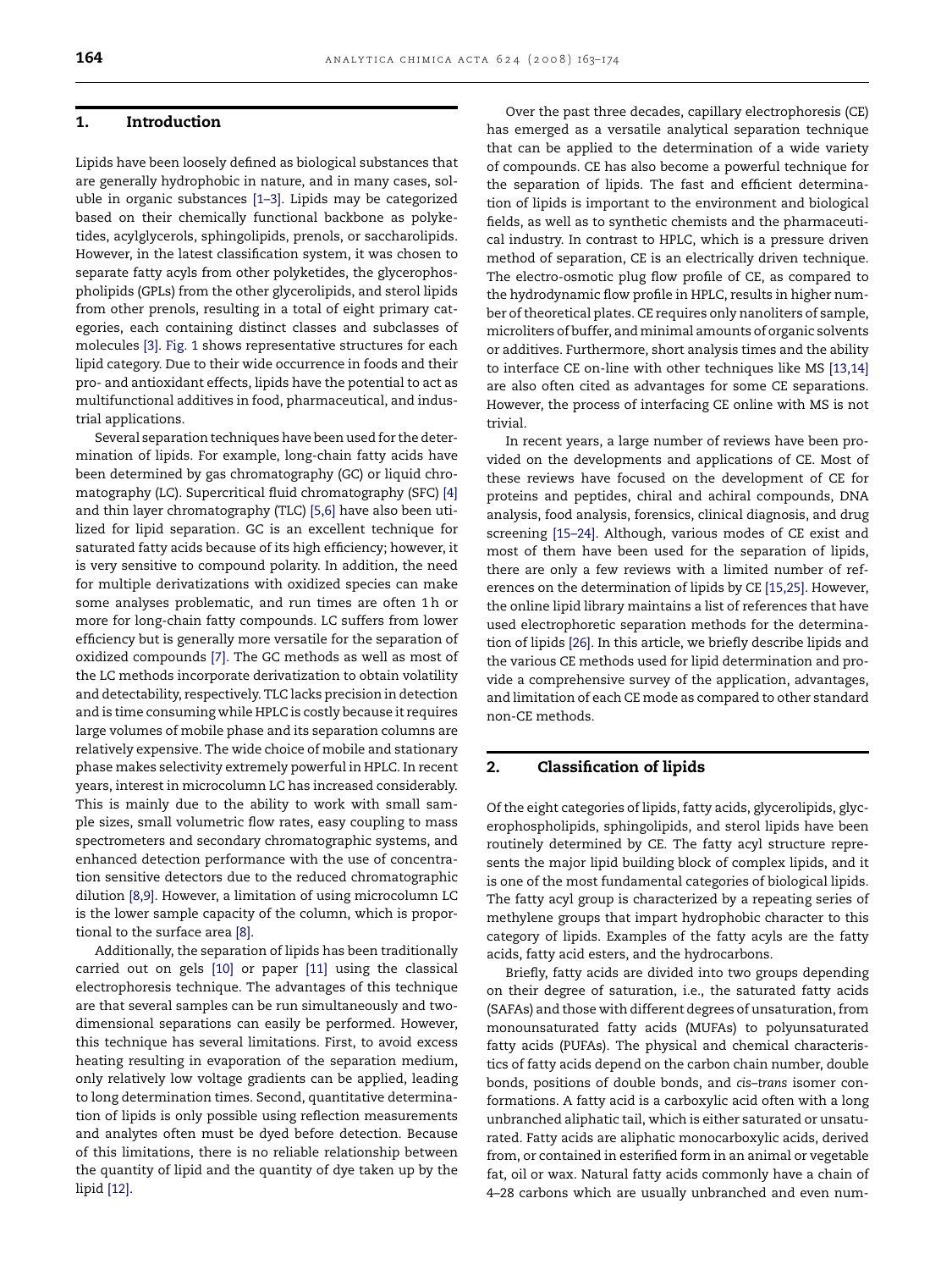<span id="page-2-0"></span>

bered. By extension, the term is sometimes used to embrace all acyclic aliphatic carboxylic acids. Saturated fatty acids do not contain any double bonds or other functional groups along the chain. Unsaturated fatty acids are of similar form, except that one or more alkenyl functional groups exist along the chain, with each alkene substituting a single-bonded " $-CH_2-CH_2-$ " part of the chain with a double-bonded "-CH=CH-" portion. Saturated fatty acids are the fats while unsaturated fatty acids are the oils.

Glycerolipids essentially encompass all glycerol containing lipids, and the most well known glycerolipids are the fatty acid esters of glycerol (acylglycerols) [\[27\]. O](#page-10-0)ther subclasses are the glycerolglycans [\[28\].](#page-10-0) In contrast, GPLs are derivatives of snglycero-3-phosphoric acid that contains at least one *O*-acyl, or O-alkyl or O-alk-1′-enyl residue attached to the glycerol moiety and a polar head made of a nitrogenous base, a glycerol, or an inositol unit. Examples are phosphatidyl choline and phosphatidyl ethanolamine. In addition to serving as the primary component of cellular membranes and binding sites for intercellular and extracellular proteins, some GPLs in eukaryotic cells are either precursors of, or are themselves membrane derived second messengers [\[29\].](#page-10-0) The GPLs are ubiquitous in nature and are key components of the lipid bilayer of cells [\[30\].](#page-10-0)

Sphingolipids are a class of lipids derived from the aliphatic amino alcohol sphingosine. The sphingosine backbone is O-linked to a (usually) charged head group such as ethanolamine, serine, or choline. The backbone is also amidelinked to an acyl group, such as a fatty acid. Sphingolipids are ceramide, phosphosphingolipids, glycosphingolipids, and other species, which include protein adducts [\[31\].](#page-10-0) Sphingolipids are often found in neural tissue, and play an important role in both signal transduction and cell recognition.

The sterol lipids, which include cholesterol and its derivatives, are a major component of membrane lipids. The sterols, have different biological roles as hormones and also as signaling molecules [\[32\]. E](#page-10-0)xamples of sterol lipids are the steroid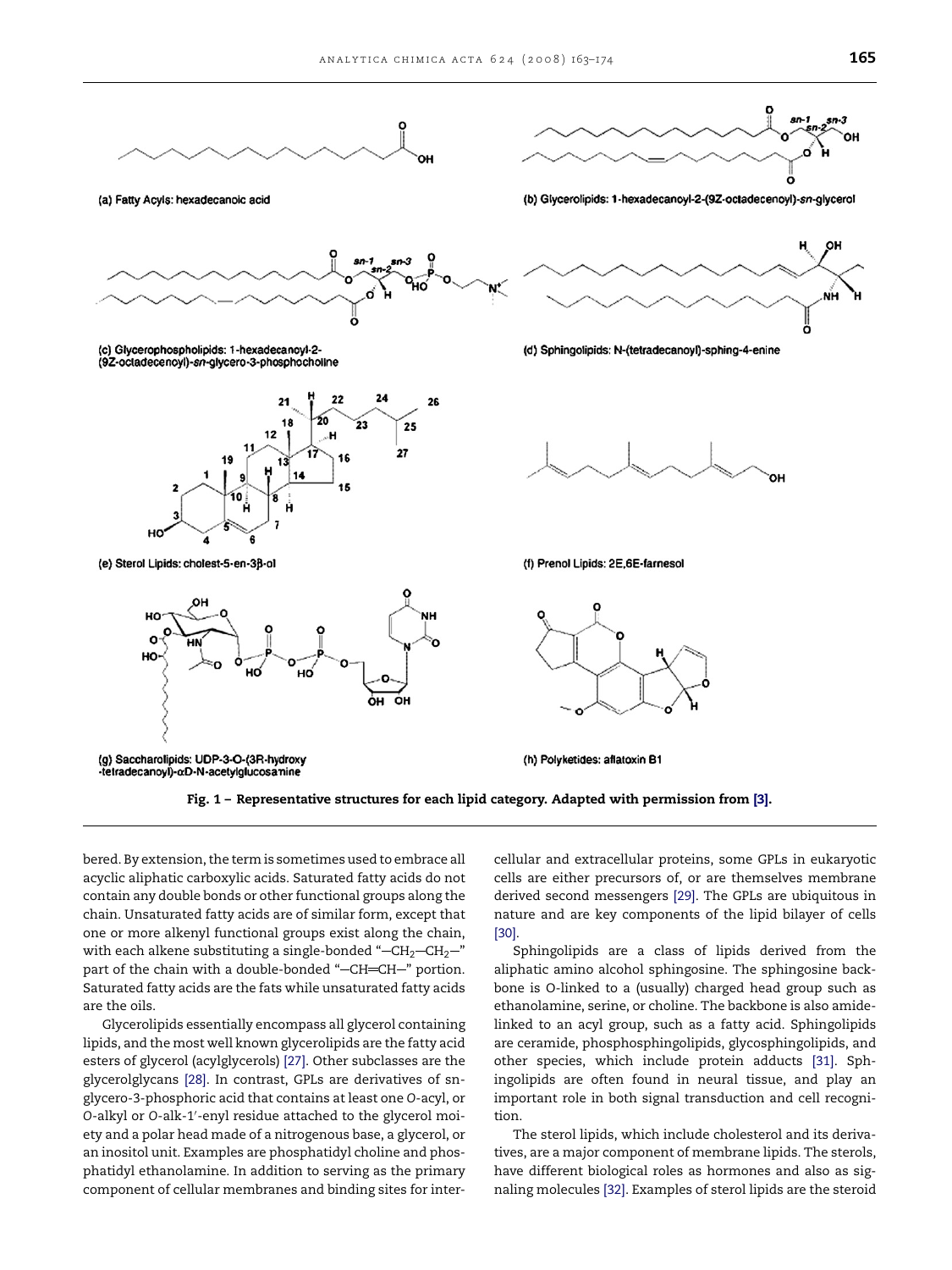hormones. Prenol lipids are synthesized from the five carbon precursors isopentenyl diphosphate and dimethylallyl diphosphate that are produced mainly via the mevalonic acid pathway [\[33\]. C](#page-10-0)arotinoids and the quinones are examples of prenol lipids.

Saccharolipids are compounds in which fatty acids are linked directly to a sugar backbone, forming structures that are compatible with membrane bilayers. In this group, a sugar substitutes for the glycerol backbone that is present in glycerolipids and GPLs [\[34\]. I](#page-10-0)ncluded in this category are the acyl aminosugars of nitrogen fixing bacteria. Polyketides are synthesized by specialized multimodular enzymes that share mechanistic features with the fatty acid synthases, including the involvement of specialized acyl carrier proteins. The different classes of polyketide synthases produce a great diversity of natural product structures. Many commonly used antimicrobial, antiparasitic, and anticancer agents are polyketides or polyketide derivatives. Important examples of these drugs include erythromycins, tetracyclines, and antitumor epothilones [\[35\].](#page-10-0)

## **3. Determination of lipids by capillary electrophoresis**

CE has several modes, the most common ones that have been used for lipid determination are capillary zone electrophoresis (CZE), capillary electrochromatography (CEC), electrokinetic chromatography (EKC) or micellar electrokinetic chromatography (MEKC), and microemulsion electrokinetic chromatography (MEEKC). Microchip CE has also been used for lipid determination. In depth details on CE modes, methods, and applications can be obtained from books on CE [\[36–39\]](#page-10-0) or in some recent CE review articles [\[15–24\], a](#page-9-0)nd references there in.

#### *3.1. CZE in lipid determination*

The use of CZE for lipid determination has been limited due to the lipids poor aqueous solubility and low UV absorbance. Aqueous electrolytes have been used to resolve lipids with  $C_2-C_{14}$  by CZE. However, most lipids with more than  $C_{17}$ need MEKC. FAs contain an acidic hydrogen because of their carboxylic acid functional groups. Thus, these compounds predominantly exist as anions in basic solutions. CZE can be used to separate both saturated [\[40–43\], a](#page-10-0)nd unsaturated [\[43,44\]](#page-10-0) FAs based on their differences in charge-to-mass ratios. However, saturated, FAs exhibit weak absorption in the region of 200 nm. CE with direct UV detection is problematic and results in limited sensitivity; therefore, CE with indirect UV is preferred [\[43\].](#page-10-0) Indirect UV detection exhibits greater sensitivity for lipids using appropriate chromophore additive [43,45-48]. Here, a chromophore is included in the background electrolyte (BGE) to generate high background absorption. For example, a UV absorbing additive such as adenosine monophosphate (AMP), which has a high molar absorptivity, large ratio of background absorbance to background noise, favorable transfer ratio, and closely matched mobility to the lipid being determined is commonly used. Non-aqueous capillary electrophoresis (NACE) has been used with indirect UV detection for the determination of lipids [\[49,50\].](#page-10-0) Some electrolyte systems for FA determination use cyclodextrin and its derivatives as selector additives to improve resolution of difficult solute pairs, especially when PUFAs are present in the sample, [Fig. 2](#page-4-0) [\[41\].](#page-10-0) Cyclodextrins are also sometimes added to increase solubility and selectivity [\[41,51\].](#page-10-0) Gao and colleagues did an analysis of the separation and characterization of GPLs by NACE coupled to electrospray ionization–mass spectroscopy using ammonium acetate and acetic acid in the buffer and methanol and acetonitrile as additives [\[52\].](#page-10-0) The detection was better than UV because of the high sensitivity and information on molecular structure. Ho and coworkers, used a sodium phosphate buffer (5mM, pH 7.40) containing high organic solvent concentration (80% methanol, and 10% acetonitrile) for the separation of *in vitro* oxidized GPLs [\[53\].](#page-10-0)

CZE has been used in the complete separation of gangliosides [\[54–59\].](#page-10-0) Gangliosides are a conjugate of a ceramide and a sialoglycan. Many ceramides have microheterogeneity in the ceramide part of the molecule. The power of CE has been in resolving gangliosides having different glycans as well as gangliosides having the same glycans but different ceramides. The difficulty encountered has been the lack of chromophores to enable high sensitivity detection. Gangliosides have been shown to form micelles in aqueous media. Therefore, an organic solvent or additive capable of dispersing the gangliosides micelles is needed for separation of these compounds to be achieved. Cyclodextrins or acetonitrile were used to disperse the micelles in a borate buffer [\[55,56,59\].](#page-10-0) The biggest disadvantage of CZE in lipid determination is the inability to resolve extremely hydrophobic lipids that are difficult to dissolve in aqueous buffers. Mardones and colleagues showed that carnitine and five acylcarnitines can be separated by CE using either a quinine sulphate buffer or a buffer with methanol and copper sulphate with indirect photometric detection [\[60\]. T](#page-10-0)he method is rapid, simple, provides good resolution, and is sensitive enough for the compounds considered.

Qi et al. determined Cardiolipin (diphosphatidylglycerol) concentration in the inner mitochondrial membrane using on-line 10-*N*-nonyl acridine orange (NAO) dye interaction [\[61\].](#page-10-0) CZE and spectrophotometric detection with a sample throughput of 3min were used. In addition to the presence of 0.1mM NAO, the BGE composition was set at 80% methanol–10% acetonitrile–10%  $H<sub>2</sub>O$  (all v/v) to provide good solubility and maximum absorbance enhancement. Brando et al. used CE with LIF detection for the characterization of fatty acids tagged by 4-aminofluorescein [\[62\].](#page-10-0) They separated palmitic, stearic, oleic, and tuberculostearic acids in less than 10min using 25mM sodium borate and 90% acetonitrile. This method was successfully used in the characterization of tuberculostearic acid in 1,000,000 mycobacteria. However, a simple and powerful assay for the diagnosis of tuberculosis and potentially other infectious agents would require the optimized method to detect the bacteria at a level of 1000 cells.

Li and Richards performed characterization of bacterial lipopolysaccharides (LPS) using CE–MS [\[13\].](#page-9-0) This hyphened methodology facilitates the determination of closely related LPS glycoform and isoform families by exploiting differences in their unique molecular conformations and ionic charge distributions by electrophoretic separation. On-line CE–MS also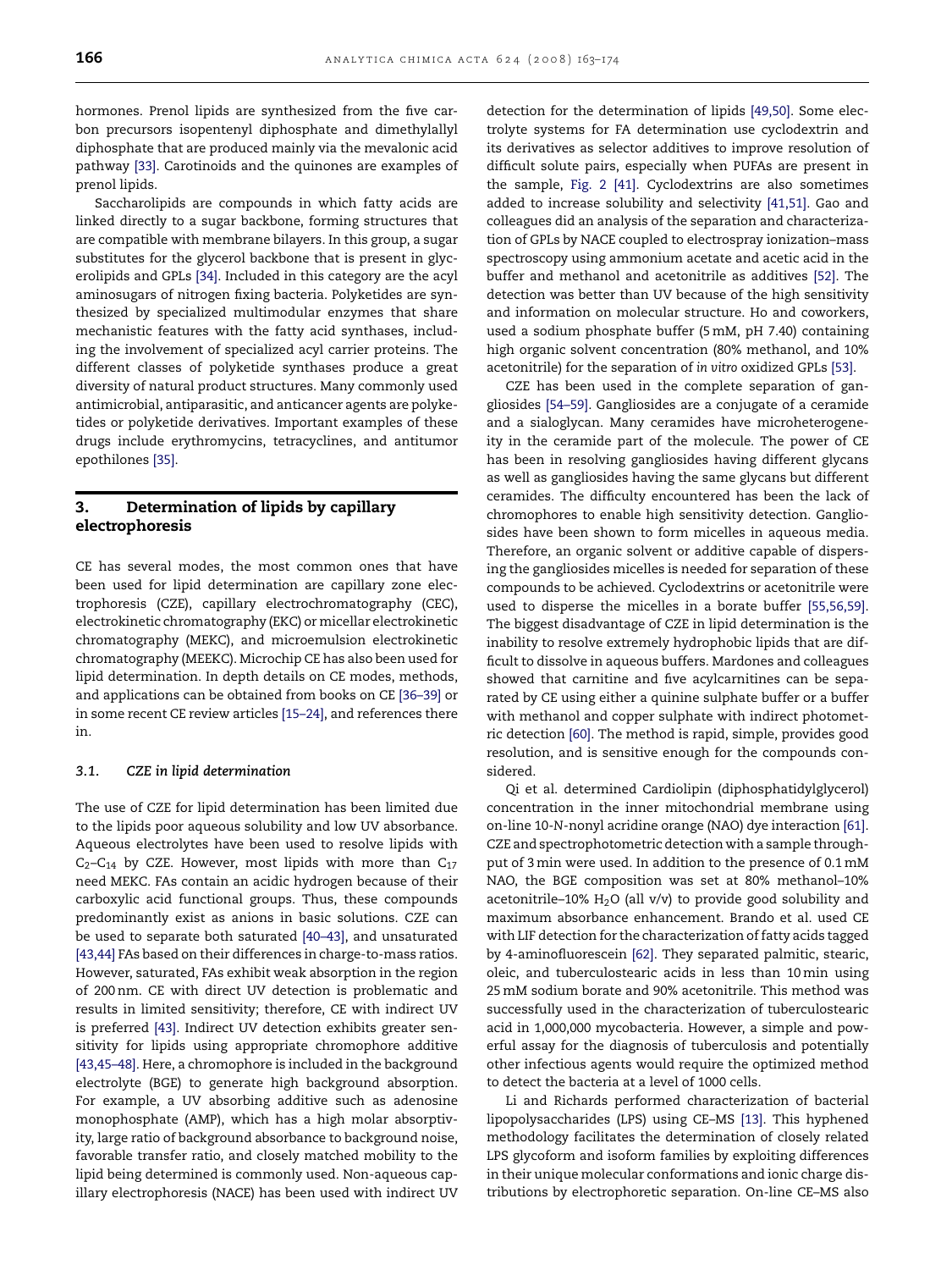<span id="page-4-0"></span>

**Fig. 2 − Effect of addition of a β-CD derivative on the separation of C<sub>2</sub>–C<sub>14</sub> linear FFA standard mixture (0.5 mmol L<sup>−1</sup> each in methanol) in a purely aqueous electrolyte. Fused-silica capillary, 50 m I.D. × 72 cm (50 cm to detector). Electrolyte, 20mmol L−<sup>1</sup> Tris-10mmol L−<sup>1</sup>** *p***-anisate (pH 8.2): (a) without any additive; (b) with 0.75mmol L−<sup>1</sup> trimethyl-**-**-CD added. Applied voltage, 30 kV (***I* **= 3 A). Temperature, 30 ◦C. Indirect absorbance detection at 270 nm. Hydrodynamic injection for 1 s. EOF = electro-osmotic flow. Adapted with permission from [\[41\].](#page-10-0)**

provides an additional avenue to improve detection limits, which has been successfully applied to directly probe oligosaccharide LPS glycoform populations of bacteria isolated from infected animal models without the need for further passage.

Carnitine and carnitine esters in body fluids have been analyzed extensively using CZE [\[60,63–65\].](#page-10-0) Fig. 3 is an electropherogram of the separation of carnitine and acylcarnitine standards. Heinig and Henion developed a system for the detection of metabolic disorders through the detection of abnormal levels of carnitine esters in body fluids [\[64\].](#page-10-0) Many genetic disorders such as medium chain acyl-CoA dehydrogenase deficiency (MCAD), methylmalonic aciduria, propionic acidemia, and isovaleric acidemia, are characterized by abnormal production of carnitine and its acyl metabolites [\[66\]. T](#page-10-0)hus,



**Fig. 3 – Typical electropherogram of carnitine and short-chain acylcarnitines standards. The concentrations are 100mM for carnitine/acylcarnitines and 50mM for the internal standard. The final preparation was diluted 10 times before injection. Capillary electrophoresis buffer and additives were 20mM NaH2PO4, 20mM H3PO4 and 20mM SDS in acetonitrile–water (50:50, v/v). The peaks are: (1) internal standard, (2) carnitine, (3) acetylcarnitine, (4) propionylcarnitine, (5) isovalerylcarnitine, (6) hexanoylcarnitine, (7) octanoylcarnitine and (r) peak from the derivatizing agent. UV detection at 260 nm. Adapted with permission from [\[63\].](#page-10-0)**

carnitine and acylcarnitines can be used as biomarkers for genetic inborn errors during the routine neonatal screening of blood.

Recently, a quantitative assay relying on capillary electrophoresis with laser-induced fluorescence detection was developed to measure the inter-conversion of sphingosine and sphingosine-1-phosphate. The assay was demonstrated to be capable of determining the *in vitro* activity of both kinase and phosphatase using purified enzymes. The fluorescent substrate was shown to be readily taken up by mammalian cells making it possible to study the endogenous activity of sphingosine kinase activity in living cells [\[67\]. D](#page-10-0)ovichi and Hu have pioneered the field of chemical cytometry [\[68\]](#page-10-0) where modern analytical separation tools are used to characterize the composition of single cells. This group has also done impressive work in metabolic cytometry, which is the use of a fluorescently labeled substrate and CE with LIF to monitor metabolic pathways in single cells [\[69,70\]. T](#page-10-0)hey have used this very powerful technique to monitor the uptake and metabolism of glycosphingolipids in single cells.

#### *3.2. MEKC*

MEKC uses the same instrumental setup as CE, except that charged organized media, such as micelles or molecular micelles (polymeric surfactants), are added to the buffer as the separation medium for neutral solutes. The charged pseudo-stationary phase moves through the capillary under an applied voltage at an electrophoretic velocity that is proportional to the charge-to-size ratio. The separation of charged solutes is based on their charge-to-size ratio, while that of neutral solutes is based on their differential partitioning into the micellar phase.

Lipids that have short alkyl chains are relatively less hydrophobic and are easier to separate. Generally, it is possible to achieve baseline resolution of lipids differing by a single carbon atom in their alkyl chain that have less than 8–10 carbon atoms. However, as the length of this chain increases, the relative difference in chain length between two consecutive homologues rapidly declines, and their separa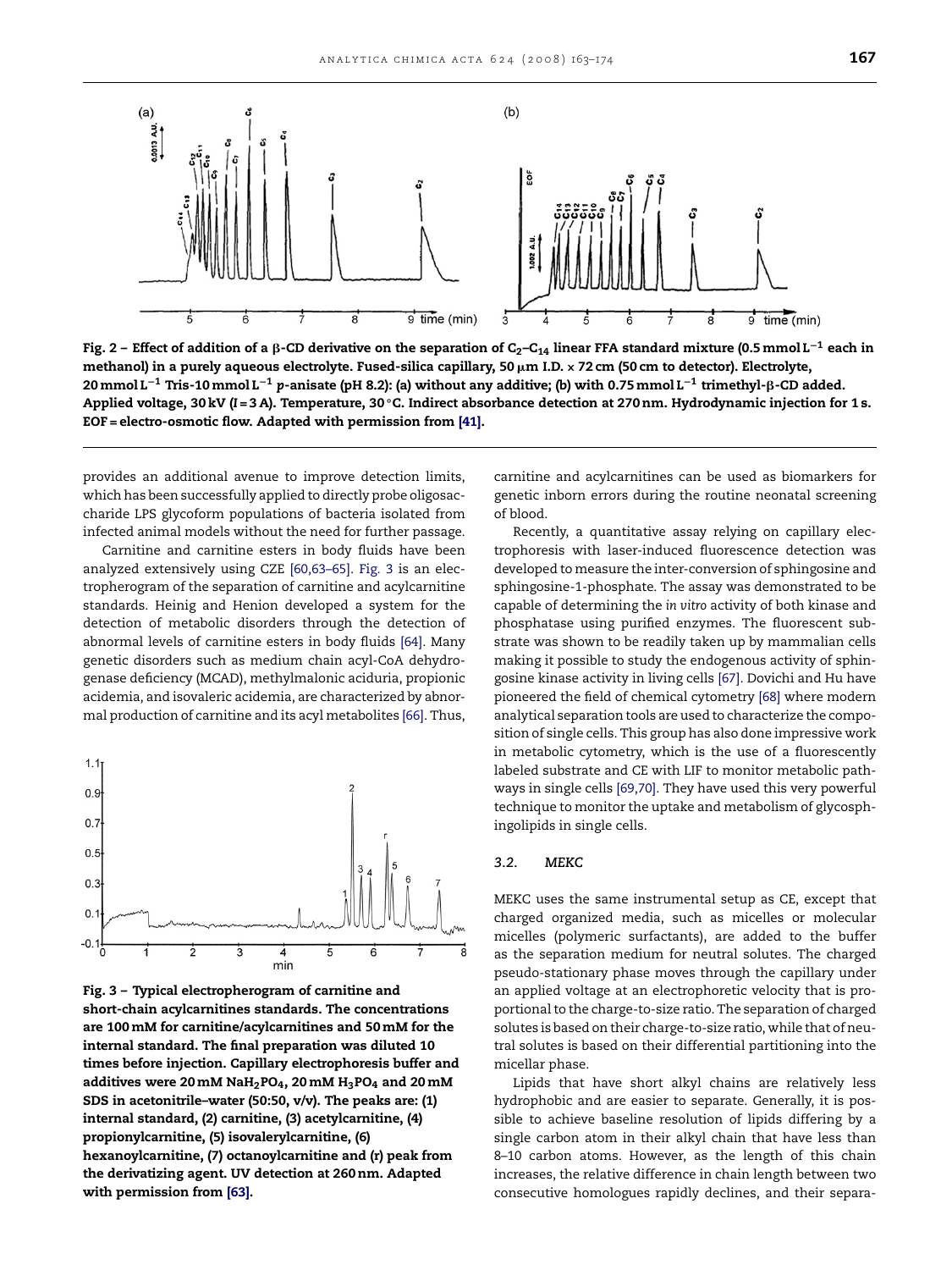tion becomes difficult. Concomitantly, their hydrophobicity increases and solubility of such heavier lipids in purely aqueous electrolytes eventually becomes a limiting factor. The solubility of such lipids cannot be satisfactorily circumvented by resorting only to organic solvents, since the determination time would increase dramatically. Thus, other additives such as the organized media mentioned above are needed. Other problems related to resolving highly hydrophobic lipids are unstable electric currents and capillary clogging. For the determination of free fatty acids (FFAs), the addition of neutral cyclodextrins to the separating electrolyte constitutes a valuable alternative to the use of hydroorganic media, which allows one to fully resolve a linear saturated  $C_{12}-C_{24}$  FFA mixture [\[41,71\]. T](#page-10-0)his approach was successfully used to separate a similar  $C_{12}-C_{24}$  mixture while keeping the methanol content in the electrolyte to a minimum. The heaviest FFAs are better solubilized by micellar systems than by cyclodextrins [\[71\].](#page-10-0) Haddadian and coworkers demonstrated the power of polyoxyethylene lauryl ether (Brij 35) for the separation of  $C_{12}-C_{31}$  saturated FFAs differing by one carbon, in a buffer containing 40mM Tris, *N*-methylformide-dioxane (3:2), 0.5% (w/v) Brij 35 and 2.5mM AMP [\[43\].](#page-10-0) For the separation of a saturated  $C_{12}-C_{24}$  FFA mixture, Erim et al., and de Oliveira et al., adopted a mixed micellar system comprised of Brij 35 and an anionic surfactant, sodium dodecyl benzenesulfonate (SDBS), in an hydroorganic medium containing 50% acetonitrile [\[72,73\].](#page-10-0) Brij 35 was selected for its high level of purity, high UV transparency, and its very low critical micellar concentration. Acetonitrile was chosen as it reduces the EOF and causes reduced retention and an improvement in peak sharpness. Acetonitrile also allows for the analysis of chromatographic selectivity, which is a major issue for the assessment of alternate separation methods. Thus, the selectivity of Brij 35 micelles for the  $C_{12}-C_{24}$  FFA pair was quite similar to that currently obtained in gas chromatography. The impact of the two main parameters; methanol content and Brij 35 concentration in the electrolyte, was investigated in depth by de Oliveira and coworkers [\[73\].](#page-10-0) They showed that these parameters govern the resolution, the determination time, as well as the signal-to-noise ratio for the indirect absorbance conditions that were employed. Brij 35 was also used for the separation of isomeric hydroperoxides from the reaction of oleic, linoleic, and linolenic acids with singlet oxygen in a single run by MEKC [\[74\].](#page-10-0)

MEKC can be used to separate long-chain fatty acid isomers that are non-chiral and relatively non-polar [\[75\].](#page-10-0) Ohman and colleagues separated conjugated linoleic acid isomers and parinaric fatty acid isomers in a buffer containing a chiral surfactant (*R*) dodecoxycarbonylvaline ((*R*)-*N*-DOCV), and a mixture of two cyclodextrins, heptakis- (2,3-dimethyl-6-sulfo)-β-CD (charged) and β-CD (uncharged) with a pseudo-stationary phase of sodium dodecyl sulfate (SDS) or sodium cholate [\[76,77\].](#page-10-0) An illustration of this separation is shown in Fig. 4. Their studies showed that even long-chain polyunsaturated fatty acid isomers differing only in the geometry and position of double bonds as well as *cis*–*trans* isomers can be resolved using MEKC.

The neutral micelle forming surfactant, Brij 35, has been used in MEKC to separate compounds like unsaturated fatty acids and related isomeric hydroperoxides either alone or



**Fig. 4 – Separation of underivatized**

**9,11,13,15-octadecadienoate isomers (** $\alpha$ **-parinaric acid and its geometrical isomers). Conditions: capillary, fused silica 50 m I.D., effective length 50 cm (total length 58 cm); 30 kV; 20 A; 15 ◦C. Background electrolyte, 40mM borate (pH 9.20), 4 M urea, 15mM SDS, 20% MeOH (v/v); detection: UV at 305 nm. BHT = butylated hydroxytoluene. Adapted with permission from [\[76\].](#page-10-0)**

together with SDS as mixed micelles [\[71,78\].](#page-10-0) The mixture of SDS and CDs is very efficient for the separation of lipids because this mixture allows differential partitioning between the CDs and the micelles in the BGE, and the analyte during separation. Thus, the analyte which would otherwise be too strongly attached to the micelles can now be separated [\[77,79\].](#page-10-0) Zhang et al. did a determination of lipids using MEKC with LIF detection [\[80\]. T](#page-10-0)he advantage of LIF is that it is extremely sensitive as compared to UV detection. However, this sensitivity is slightly lowered by the presence of micelles in the BGE because the micelles increase the signal-to-noise ratio.

MEKC separations of fatty acids up to  $C_{18}$  have been achieved using 60% acetonitrile [\[7\]](#page-9-0) or 60% methanol with cyclodextrin added to increase solubility and selectivity [\[41\].](#page-10-0) A mixture of fatty acids up to  $C_{20}$  was separated in a water–acetonitrile medium containing sodium dodecyl benzenesulfonate and Brij 35 [\[72\].](#page-10-0) Therefore, it appears that a separation medium containing a high organic solvent content is required for electrophoretic separation of long-chain fatty acids. Many organic solvents have been investigated as electrophoresis media. Formamide, having a higher dielectric constant than water, has been shown to provide higher efficiencies and shorter determination times than aqueous media [\[81\].](#page-10-0) *N*-methylformamide (NMF) has an even higher dielectric constant and was reported to be a suitable separation medium in CE [\[43,82\].](#page-10-0) Separation of  $C_{12}-C_{22}$  fatty acids was achieved in less than 15min in a NMF medium. However, the solubility of the long-chained fatty acids  $(C > 22)$  was poor, making it necessary to add a modifier. Dioxane was chosen due to its proton acceptor properties [\[43,83\].](#page-10-0) To minimize peak distortion, BGE with a similar mobility as that of the analytes was used with maximum UV absorbance. However, the BGE should not comigrate with analyte. For some analytes, reversed-flow MEKC (RF-MEKC) can provide better resolution and efficiency than normal flow MEKC under conditions adjusted to provide comparable separation time [\[84\]. U](#page-10-0)sing RF-MEKC in capillaries coated with polydimethylacrylamide, separation time of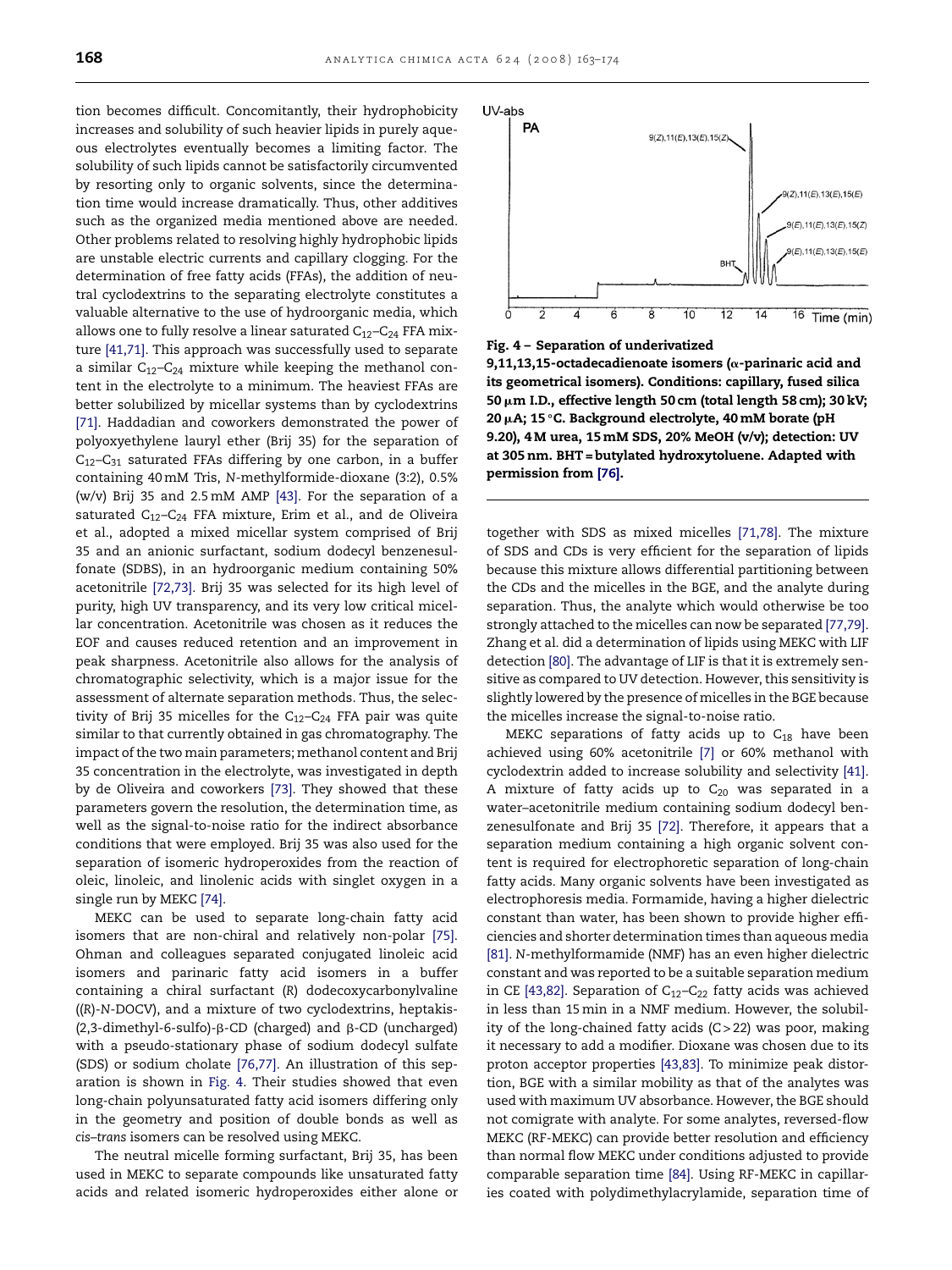anacardic acids from cashew nut shell liquid was shorter than in non-coated capillaries. The polarity of the potential applied on the capillary was reversed with respect to the conventional MEKC in non-coated capillaries. The micelles of the anionic SDS move to the anode at a higher velocity than anacardic acids, which partition between the SDS micelles and a free aqueous solution that does not move in the absence of electro-osmotic flow. Their partition coefficients and hence the migration velocities increase according to increasing hydrophobicity. Therefore, the migration order of samples is opposite with respect to the non-coated capillaries. To improve the separation selectivity of anacardic acids, cyclodextrins were examined as additives to the SDS buffer. Cyclodextrins are excellent selectors for chiral and positional isomers, which enhance the separation selectivity by formation of inclusion complexes [\[79,80\]. C](#page-10-0)yclodextrins are mostly used as chiral selectors to resolve enantiomeric mixtures [\[51\]. M](#page-10-0)elchior and Gab used MEKC with borax–SDS or meglumin–SDS buffer and obtained a rapid separation of hydroperoxy and hydroxy fatty acids and the non-oxidized unsaturated fatty acids from which they are derived [\[85\].](#page-10-0) Nearly all the isomers of the hydroperoxides and hydroxy fatty acids derived from oleic, linoleic, linolenic, and arachidonic acids can be determined both qualitatively and quantitatively within 10min. Trans fatty acids in hydrogenated oils have been determined using CE with indirect UV detection [\[73,86\].](#page-10-0)  $C_{16}$  and  $C_{18}$  PUFAs were separated using SDBS, Brij 35, 1octanol, and 45% acetonitrile. The experiment monitored the formation of trans fatty acids during the hydrogenation of brazilnut oil.

Most separations of GPLs by CE employed MEKC [\[80,87–90\].](#page-10-0) With MEKC, highly hydrophobic compounds such as GPLs are often difficult to separate due to their high solubility in the micellar phase [\[91,92\].](#page-10-0) Short size *n*-alkyl alcohols, e.g., methanol, ethanol, and 1-propanol, are frequently used in MEKC as a background electrolyte modifier or additive. These modifiers increase the solubility of the more hydrophobic compounds in the aqueous phase, permitting the hydrophobic molecules to spend more time in the aqueous phase and decreasing retention times [\[87,93\]. 1](#page-10-0)-Propanol is the most frequently used organic modifier for GPL separations by MEKC [\[80,87–90,94,95\]. T](#page-10-0)he most common surfactants for the separation of GPLs are the bile salts, sodium cholate and sodium deoxycholate. These bile salts are lower in hydrophobicity than detergents such as SDS [\[87,96\]. C](#page-10-0)onsequently, hydrophobic analytes have lower micellar solubilities in the bile salts relative to those in other detergent micelles. The bile salts are also thought to minimize GPL aggregation and enhance GPL solubility. Zhang and colleagues performed the determination of aminoglycerophospholipid molecular species using methyl-β-cyclodextrin with LIF detection. They achieved baseline resolution of phosphatidylethanolamine (PE), phosphatidylserine (PS), and lysophosphatidylethanolamine (LPE) molecular species within 7min. The separation of these GPLs is shown in Fig. 5. Many of the MEKC methods developed for the separation of GPLs are carried out in the 40–55 ◦C temperature range [\[80,88–90,94,87\]. H](#page-10-0)owever, in some CE applications, it is difficult to maintain this elevated temperature throughout the capillary. An example is the lysis and loading of a cell into a capillary followed by separation of the cellular contents [\[97\].](#page-10-0)



**Fig. 5 – Electropherograms of FQ-labeled phospholipid molecular species in nanomolar concentrations. Running buffer, 10 mM borax + 35 mM SDC + 5 mM M-β-CD. (a) Phosphatidylethanolamine (PE) species: (1) C6:0, 2.05 <sup>×</sup> <sup>10</sup>−<sup>8</sup> M; (2) C8:0, 1.80 <sup>×</sup> <sup>10</sup>−<sup>8</sup> M; (3) C10:0, 1.61 <sup>×</sup> <sup>10</sup>−<sup>8</sup> M; (4) C12:0, 5.80 <sup>×</sup> <sup>10</sup>−<sup>8</sup> M; (5) C14:0, 1.77 <sup>×</sup> <sup>10</sup>−<sup>7</sup> M; (6) C16:0, 1.10 <sup>×</sup> <sup>10</sup>−<sup>7</sup> M; (7) C18:0, 1.14 <sup>×</sup> <sup>10</sup>−<sup>7</sup> M. (b) Lysophosphatidylethanolamine (LPE) species: (1) C12:0, 1.88 <sup>×</sup> <sup>10</sup>−<sup>8</sup> M; (2) C14:0, 1.76 <sup>×</sup> <sup>10</sup>−<sup>8</sup> M; (3) C16:0, 4.40 <sup>×</sup> <sup>10</sup>−<sup>8</sup> M; (4) C18:0, 5.72 <sup>×</sup> <sup>10</sup>−<sup>8</sup> M. (c) Phosphatidylserine (PS) species: (1) C6:0, 4.37 <sup>×</sup> <sup>10</sup>−<sup>7</sup> M; (2) C8:0, 4.10 <sup>×</sup> <sup>10</sup>−<sup>7</sup> M; (3) C10:0, 5.80 <sup>×</sup> <sup>10</sup>−<sup>7</sup> M; (4) C12:0, 5.90 <sup>×</sup> <sup>10</sup>−<sup>7</sup> M; (5) C14:0, 2.99 <sup>×</sup> <sup>10</sup>−<sup>7</sup> M; (6) C16:0, 2.38 <sup>×</sup> <sup>10</sup>−<sup>7</sup> M; (7) C18:0, 3.47 <sup>×</sup> <sup>10</sup>−<sup>7</sup> M. LIF excitation wavelength was 488 nm. Figure adapted with permission from [\[95\].](#page-10-0)**

Thus, the development of CE methods for GPLs separation at ambient temperature would be of high utility.

Most recently, we separated phosphatidylinositol 4,5-bisphosphate (PIP<sub>2</sub>) and phosphatidylinositol 3,4,5trisphosphate  $(PIP_3)$  labeled with BODIPY FL at the hydrophobic tail or near the hydrophilic head group by CE-LIF [\[98\].](#page-10-0) The optimal separation buffer at a pH of 8.5 was  $100 \text{ mM}$  Tris,  $5 \text{ mM}$  SDC,  $1 \text{ mM}$  MgCl<sub>2</sub>,  $30\%$  1-propanol, and 5% EOTrol<sup>TM</sup> low reverse. In addition to developing a capillary-based separation for GPLs, we also investigated the mechanism of separation of the GPLs. Our results were quite surprising. The existing school of thought is that GPLs separation in an aqueous media in a capillary requires MEKC [\[90,87\].](#page-10-0) We found that the tested GPLs did not separate by MEKC and indeed that surfactants were not even required for resolution of these GPLs [\[98\].](#page-10-0) This finding is significant and merits further investigation and would be of great interest to the CE community, and especially to those investigators working in the area of lipid separations.

NACE was used to dissolve extremely hydrophobic lipids mostly by using methanol and acetonitrile in a buffer of ammonium acetate with the addition of cetyltrimethylammonium bromide (CTAB) and myristyltrimethylammonium bromide (MTAB) for viscosity [\[99–101\]. T](#page-10-0)he selectivity of NACE is often realized by manipulating the separation medium [\[102\],](#page-11-0) the additives and their concentrations [\[103\], a](#page-11-0)nd electrolyte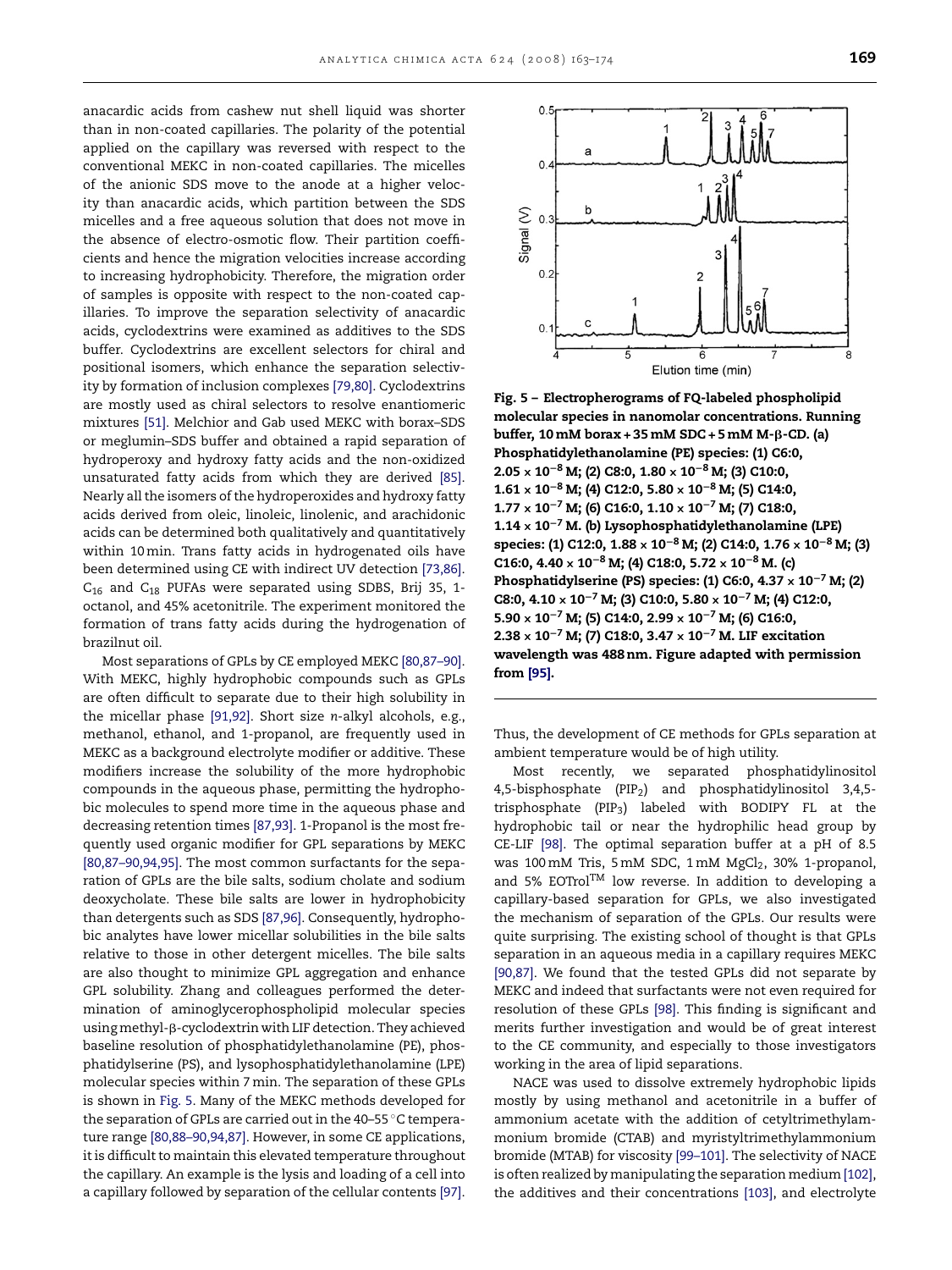concentrations [\[104\].](#page-11-0) Acetonitrile was shown to decrease the electro-osmotic flow (EOF), improve peak sharpness, and reduce analyte retention [\[52\].](#page-10-0)

In GPL determination, because the different substituted groups on the phosphate head group have different proton donating–accepting capabilities, NACE could be a good alternative to MEKC. NACE has been used for the determination of GPLs [\[99,50\].](#page-10-0) One advantage of the NACE methods over other CE-based methods is that the NACE methods can be performed in a buffer appropriate for full dissolution of the lipids. However, many biological samples are dissolved in aqueous solutions that may not be compatible with the organic solvents used in NACE [\[50\].](#page-10-0)

Lipopolysaccharides have been characterized from *H. influenzae* [\[105\]](#page-11-0) and *T. paurometabola* [\[106\],](#page-11-0) and other complex lipopolysaccharides [\[107\].](#page-11-0) Amadzadeh and colleagues used 10-nonyl acridine orange to form a fluorescent complex with cardiolipin, a GPL found only in mitochondria, to characterize individual mitochondria sampled directly from muscle tissue [\[108\].](#page-11-0)

Microemulsion electrokinetic chromatography (MEEKC) has emerged as a powerful tool to separate difficult mixtures [\[109–111\].](#page-11-0) In general, the microemulsions (oil-in-water, o/w) are formed from oil (named the core phase, usually a hydrocarbon or other hydrophobic substance), water (buffer), and a surfactant and co-surfactant (such as a medium alkyl-chain alcohol). It appears that the structure of the microemulsion which is similar to the structure of the micelle-oil droplet, is stabilized by the surfactant and co-surfactant located on the droplet surface [\[112\]. A](#page-11-0) novel microemulsion based on a mixture of diethyl l-tartrate (DET) and SDS was developed for the MEEKC determination of structurally related steroids. The system consisted of 0.5% w/w DET, 1.7% w/w SDS, 1.2% w/w 1-butanol, 89.6% w/w phosphate buffer (40mM, pH 7.0), and 7% w/w acetonitrile. MEEKC showed obvious advantages over MEKC for the separation of highly hydrophobic substances. A mixture of saturated fatty acids containing even number of carbon atoms was successfully separated as phenacyl esters by MEEKC. Although, MEKC employing SDS was unsuccessful in separating all long-chain fatty acids, it appears that the use of more hydrophobic derivatives with microemulsion pseudophases can generally result in good separations of mixtures that are difficult to separate by MEKC [\[9,113\].](#page-9-0)

#### *3.3. CEC*

Capillary electrochromatography (CEC) is a liquid chromatographic technique that utilizes electro-drive to significantly improve chromatographic performance. This has significant advantages since the velocity flow profile in the capillary corresponds approximately to plug flow for an electrically driven system compared to parabolic for pressure driven flow. In CEC, liquid is moved through the column by EOF, which is movement of the bulk of the liquid except the surface layers. CZE contrasts to CZE in which separation is predominantly based on the differential migration of charged species under the influence of an applied electric field. This provides a large increase in chromatographic efficiency. Originally, CEC column packing was performed using standard HPLC stationary phases, they commonly had pore sizes of  $8-10 \mu m$  with octadecylsilane being the most commonly used bonded stationary phase. The use of polyacrylamide gels in columns without frits was described by Fujimoto [\[114\]. A](#page-11-0)bidi et al. used pentafluorophenylsilica (PFPS), triacontylsilica (TCS), and octadecylsilica as stationary phases for the separation of sterols [\[115\].](#page-11-0) In addition to packed columns, there are open-tubular columns of which the inner surface is modified by ligands or coatings [\[116\],](#page-11-0) and monolithic columns made by on-column copolymerization of various monomers which produce gels [\[117\].](#page-11-0) Mobile bile phases for the sterols separation by CEC include methanol, acetonitrile, dimethylformamide, and tetrahydrofuran. CEC provides superior analyte selectivity and is ideally suitable for the determination of thermally labile compounds. CEC features high efficiency, high-resolution, and high-speed microscale separations with minimal solvent consumption and is a combination of CE and HPLC. CEC is more convenient compared to GC because GC requires the use of thermally stable columns and chemical derivatization before sample determination. Octadecyl sulfonated silica (ODSS), consisting of octadecyl functions bonded to a negatively charged layer containing sulfonic acid groups was used as the stationary phase in the separation of neutral and acidic glycosphingolipids (GSLs) [\[118\]. T](#page-11-0)he mobile phase contained 10mM aqueous sodium borate and a total of 80% methanol and acetonitrile. Acetonitrile allowed the elution of the glycosphingolipids and eliminated their aggregation, whereas methanol was used to adjust the selectivity of the system. Triglycerides have been separated in different vegetable oils using CEC packed with  $3 \mu$ m Hypersil ODS [119-121]. The separation buffer was made of acetonitrile/isopropanol/*n*hexane in the ratio 57/38/5 and 50mM ammonium acetate. The results showed better efficiencies than liquid chromatography. CEC separations of plant sterols and related esters were evaluated under various conditions. Stationary phases included octadecylsilica  $(C_{18})$  and triacontylsilica  $(C_{30})$ . Mobile phases comprised acetonitrile, tetrahydrofuran, and tris(hydroxymethyl) aminomethane buffers in aqueous or non-aqueous systems. Apart from notable differences in component resolution, both  $C_{18}$  and  $C_{30}$  phases had dramatic influence on the elution behavior of the title compounds. Generally, C18 had greater selectivity for most components with elution patterns consistent with the hydrophobicity of side chain structures, while no predictable trend of analyte elution was observed in CEC with  $C_{30}$ . In the latter column systems, analyte separations appeared to be improved by conversion to benzoates or ferulates. Twenty-four-epimers of campesterol acetate and 7-campestenol acetate as well as the campesterol–stigmasterol pair were readily resolved by CEC with either phase. However, the cholesterol–stigmasterol pair was barely resolved and had an elution order opposite to that of their acetates or benzoates. In addition, the potential applicability of CEC in the determination of sterols and sterol ferulates in vegetable oil [\[122\],](#page-11-0) and the separation of retinyl esters (lipidic vitamins) using aqueous [\[123\], a](#page-11-0)nd non-aqueous solvents was demonstrated [\[124\].](#page-11-0)

#### *3.4. Microchip CE*

Microchip capillary electrophoresis is an emerging technology that promises to lead the next revolution in chemical anal-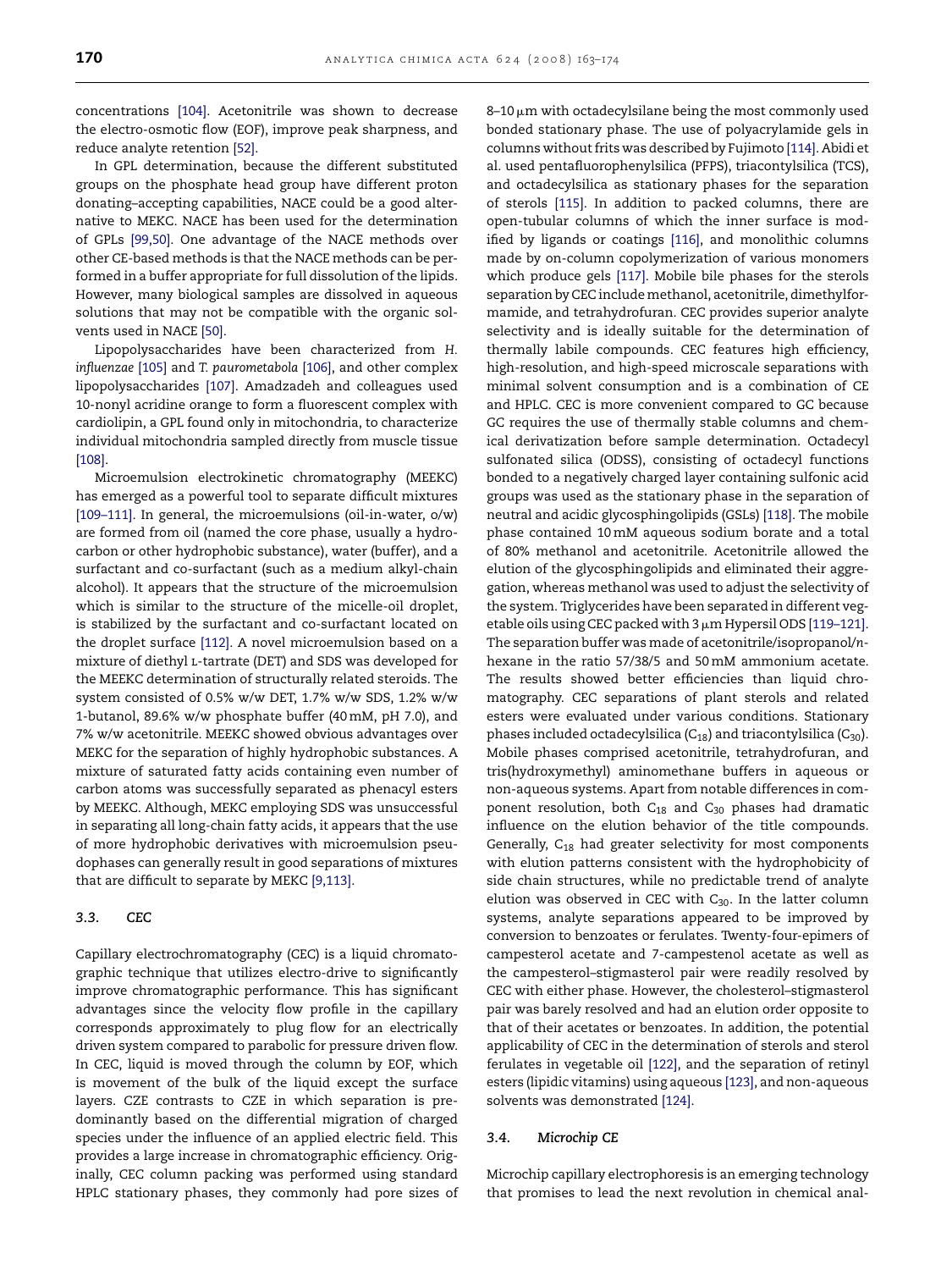<span id="page-8-0"></span>ysis. Microfluidic research has expanded tremendously over the last decade, although the field is still in its developing stage [\[125,126\].](#page-11-0) It has the potential to simultaneously assay hundreds of samples in a matter of minutes or less. Multiple channels in parallel and multiple assay steps can be integrated into one single device, allowing high throughput and complex processes in compact, easy-to-handle devices. Microchips typically consume only picoliters of sample. These samples may potentially be prepared on-board for a complete integration of sample preparation and determination functions. CE on microchips is based upon microfabrication techniques where microchannels are fabricated in microchips using photolithography or micromolding to form channels for sample injection and CE separation [\[127\]. T](#page-11-0)he small injection plugs, high fields, and short separation lengths produce separation times measured in seconds or minutes. Microfluidic devices for CE have been very successful for a wide range of bioanalytical measurements [\[128,129\]. L](#page-11-0)in et al. separated phosphatidylinositol, phosphatidylinositol 3-phosphate, and phosphatidylinositol 3,4-bisphosphate on a microfluidic chip at room temperature [\[95\]. T](#page-10-0)hese lipids were linked to BODIPY FL via their acyl chain. The separation buffer contained 20mM SDC, 35% 1-propanol, 0.1% coating-3 reagent, 100mM Tris (pH 8.5), 1mM EDTA, 1mM Hepes (pH 7.0),  $1 \text{ mM } MgCl_2$ ,  $0.2 \text{ mM } MnCl_2$  and  $0.4\%$  glycerol. In addition, Lin and coworkers exploited the separation method to develop an assay to monitor enzyme activities of lipid-modifying enzymes. A disadvantage of this method is that it used a complex buffer system. While microfluidics has many assets, it is currently not a useful format for many applications particularly the analysis of the contents of cells attached to a solid surface. Thus, further research is highly desired.

## **4. Discussion**

CE, has the potential to combine the best features of both GC and LC; however, due to low solubility of lipids in aqueous buffer, high amounts of organic solvent in the separation medium are often required. Conversely, organic solvents decrease micelle size, and in certain circumstances, they even depress micelle formation [\[72\]. I](#page-10-0)n HPLC, mobile phase gradients are easily established and the collection of fractions for further examination is possible unlike in CE where the analyte loadability is small. CE has been explored as an alternative to GC and LC for the separation of lipids [\[40,41,45\].](#page-10-0)

Difficulties of separating lipids by CE include increasing analyte aggregation, especially at concentrations above their critical micellar concentrations and decreasing separation selectivity between successive homologs. Most CE methods use an aqueous electrolyte separation medium. Thus, the determination of lipids by CE is difficult because lipids are sparingly soluble in aqueous buffers. Compared to aqueous solutions, organic solvents offer unique physical and chemical properties such as relative permittivity, viscosity, auto proteolysis constant, polarity, and volatility that can be successfully

| Table 1 - Summary of the different CE modes used to analyze lipids and a cross-section of buffer additives used |                                     |                                                                                                         |                                                          |  |  |  |
|-----------------------------------------------------------------------------------------------------------------|-------------------------------------|---------------------------------------------------------------------------------------------------------|----------------------------------------------------------|--|--|--|
| CE mode                                                                                                         | Lipid class                         | Common additives                                                                                        | References                                               |  |  |  |
| <b>CZE</b>                                                                                                      | Fatty acids<br>Glycerophospholipids | Acetonitrile, N-methylformide-dioxane<br>Acetonitrile<br>Methanol<br>1Propanol                          | [40, 41, 43, 49, 62]<br>$[45 - 47, 50, 52, 53, 61, 100]$ |  |  |  |
|                                                                                                                 | Gangliosides<br>Carnitines          | Cyclodextrin<br>Acetonitrile<br>Methanol                                                                | [54, 55]<br>[60, 63, 64]                                 |  |  |  |
|                                                                                                                 | Saturated fatty acids               | Sodium dodecylsulfate<br>$Dimethyl-\beta-cyclodextrins$<br>Acetonitrile                                 | [86]                                                     |  |  |  |
| <b>MEKC</b>                                                                                                     | Unsaturated fatty acids             | P-anisate<br>Polyoxyethylene-23-dodecyl ether (Brij 35)<br>Methanol<br>Sodium dodecyl benzene sulfonate | [71, 72, 74, 78]                                         |  |  |  |
|                                                                                                                 | Glycerophospholipids                | Methanol, Acetonitrile, Brij 35, Sodium deoxycholate<br>$Methyl-\alpha$ -cyclodextrins                  | [45, 80]                                                 |  |  |  |
| <b>MEEKC</b>                                                                                                    | Fatty acids                         | Cholate<br>Heptane<br>N-butanol                                                                         | [117]                                                    |  |  |  |
|                                                                                                                 | Triglycerides                       | Acetonitrile<br>Isopropanol<br>N-hexane                                                                 | [123, 125]                                               |  |  |  |
| <b>CEC</b>                                                                                                      | Sterols                             | Acetonitrile<br>Tetrahydrofuran<br>Hydroxymethyl aminomethane                                           | [126]                                                    |  |  |  |
|                                                                                                                 | Retinyl esters                      | Lithium acetate<br>-N,N-dimethylformamide<br>Methanol                                                   | [127, 128]                                               |  |  |  |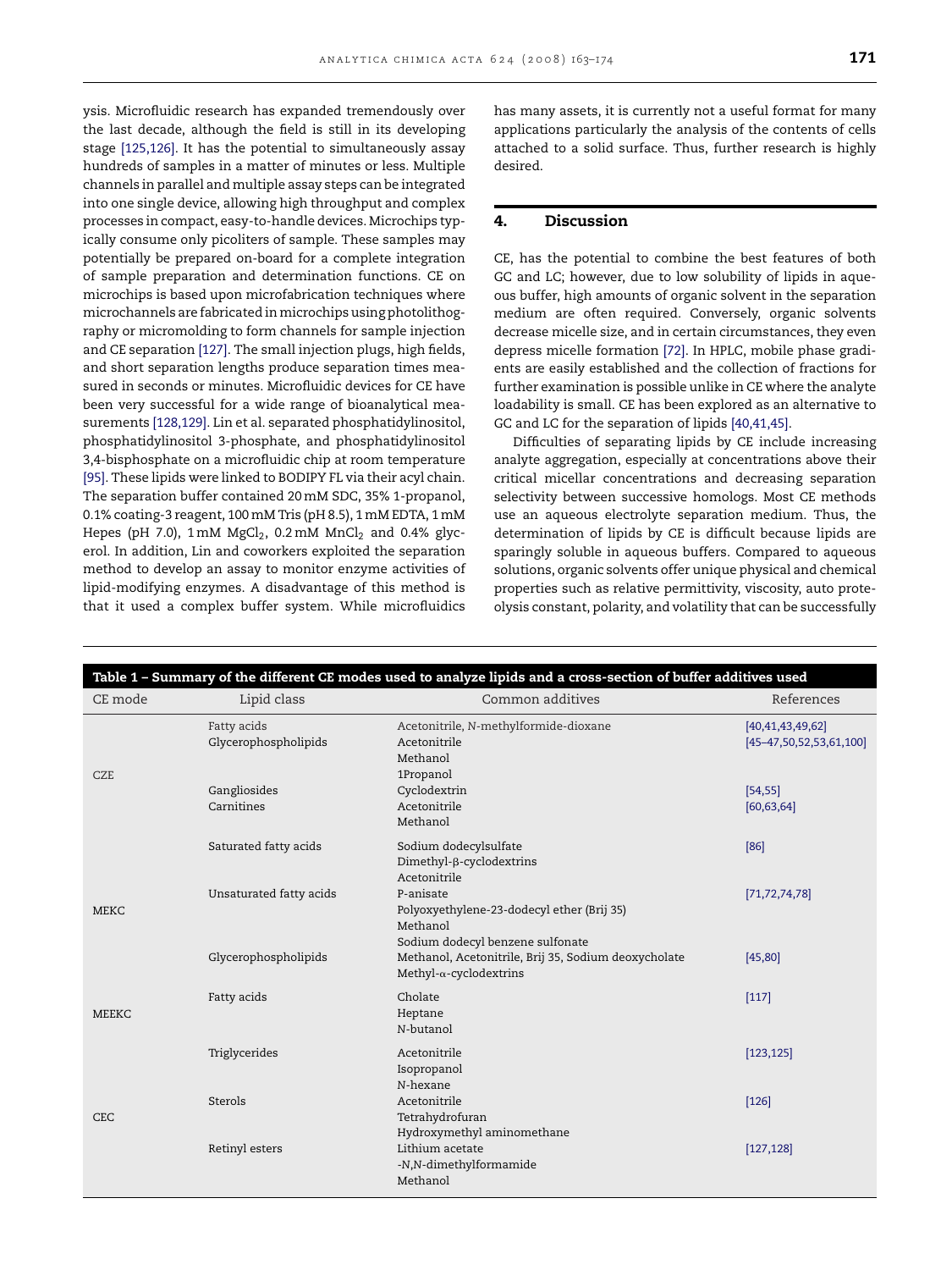<span id="page-9-0"></span>exploited to achieve excellent separations in CE. Therefore, the use of a mixture of aqueous and organic buffers or exclusively organic buffers may result in the separation and quantitative determination of lipids that have almost identical or similar structures.

Definitely, the research towards the migration behavior of analytes in mixed solvent system is of great importance, because the mixed solvents are more often used compared to one component solvent in the determination of lipids using CE. Although the lack of chromophores is a problem for identification and quantification of lipids, ultraviolet (UV) detection of GPLs at 200–214 nm is frequently applied to the determination of GPLs due to the presence of unsaturated groups, such as carbonyl, carboxyl and phosphate [\[87\]. A](#page-10-0)bsorption at these wavelengths is weak and the typical limits of detection (LOD) are 50 ppm (50  $\mu$ M). In addition, many solvents, buffer additives, and other analytes absorb in the region of 190–220 nm. These properties present a major challenge for the determination and quantitation of lipids. Many lipids are difficult to detect due to the lack of conjugated double bonds and unreactive aliphatic functional groups in the structure. Although laser-induced fluorescence can give high sensitivity for lipids, the derivatization process is complex and non-stoichiometric. Another commonly used method is CZE with indirect UV detection due to the low UV absorbance of lipids [\[80\]. M](#page-10-0)any of the lipid CE determination systems employ indirect UV absorbance detection, which suffers mainly from a moderate dynamic range and detection limits in the micromolar range. Determination of fatty acids from biological samples often requires much lower detection limits. The coupling of CE with mass spectrometry provides a powerful approach for rapid identification of target analytes present at trace levels in biological matrices, and for structural characterization of complex biomolecules [13,14]. Non-aqueous separation media are gaining popularity as a means of expanding the range of mixtures separable by CE [\[49,50,81\].](#page-10-0) Acid–base dissociation constants, capillary wall potentials, and compound solubilities, among others, can be altered dramatically in nonaqueous solutions. Separation of the so-called neutral lipid compounds (which include fatty acids) requires non-aqueous solutions to solubilize compounds with chain lengths beyond approximately  $C_{12}$ , depending on the degree of unsaturation, oxidation, and ionization of the head group.

Microchip CE is still undergoing development and in future it will find great application in the determination of complex matrices such as blood, natural fluids and cells which is currently a challenge for these microchannels [\[130,131\].](#page-11-0) [Table 1](#page-8-0) is a summary of the different CE modes used to analyze lipids and a cross-section of buffer additives used.

## **5. Conclusion**

It is evident that CE and CE-based analytical tools have great potential in the determination of lipids. The speed of CE and its high resolving power make lipid determination very efficient. The difficulty remains to identify a universally optimized buffer system that would dissolve the entire cross-section of lipids. This, together with the identification of a simple, highly sensitive detection mechanism are the two areas that have

curtailed the widespread use of CE in quality control of foods, pharmaceuticals, and chemical industry as well as extremely sensitive diagnostic protocols in medicine. For medical diagnosis, CE can find much use in atherosclerosis diagnosis as well as diagnosis of genetic disorders. The emergence of microchip CE technology with its speed and potential high throughput would further increase the impact of CE as an analytical tool. The use of UV detection is still commonplace but is still not sensitive enough. LIF and the derivatization process are too involving which makes it difficult to work with physiological samples like blood and other body fluids. CE–ESI–MS is the way forward with the potential of on-line automation of an array of CE microchips for collecting and analyzing bulk data.

#### references

- [1] A. Smith (Ed.), Oxford Dictionary of Biochemistry and Molecular Biology, second edition, Oxford University Press, Oxford, 2000.
- [2] W.W. Christie, Lipid Analysis, third edition, Oily Press, Bridgwater, 2003.
- [3] E. Fahy, S. Subramaniam, H.A. Brown, C.K. Glass, A.H. Merrill Jr., R.C. Murphy, C.R.H. Raetz, D.W. Russell, Y. Seyama, W. Shaw, T. Shimizu, F. Spener, G. van Meer, M.S. VanNieuwenhze, S.H. White, J.L. Witztum, E.A. Dennis, Eur. J. Lipid Sci. Technol. 107 (2005) 337.
- [4] A. Nomura, J. Yamada, T. Yarita, T. Maeda, J. Supercrit. Fluids 8 (1995) 329.
- [5] T. White, S. Bursten, D. Federighi, R.A. Lewis, E. Nudelman, Anal. Biochem. 258 (1998) 109.
- [6] D. English, Cell. Signal. 8 (1996) 341.
- G. Gutnikov, J. Chromatogr. B: Anal. Technol. Biomed. Life Sci. 671 (1995) 71.
- [8] J.P.C. Vissers, H.A. Claessens, C.A. Cramers, J. Chromatogr. A 779 (1997) 1.
- [9] K.D. Altria, J. Chromatogr. A 892 (2000) 171.
- [10] J. Vitic, B. Nikolic, V. Nikolic, J. Clin. Lab. Immunol. 6 (1981) 227.
- [11] C.R. Curt Boeckel, Semana Med. 120 (1962) 390.
- [12] L.G. Blomberg, P.E. Andersson, INFORM 5 (1994) 1030.
- [13] J. Li, J.C. Richards, Mass Spectrom. Rev. 26 (2007) 35.
- [14] A. Gaspar, M. Englmann, A. Fekete, M. Harir, P. Schmitt-Kopplin, Electrophoresis 29 (2008) 66.
- [15] J. Kraly, Md.A. Fazal, R.M. Schoenherr, R. Bonn, M.M. Harwood, E. Turner, M. Jones, N.J. Dovichi, Anal. Chem. 78 (2006) 4097.
- [16] V. Dolnik, Electrophoresis 29 (2007) 143.
- [17] V. Garcia-Canas, A. Cifuentes, Electrophoresis 28 (2007) 4013.
- [18] Microchip capillary electrophoresis systems for DNA analysis. R.T. Kelly, A.T. Woolley, T. Adam Environmental Molecular Sciences Laboratory, Pacific Northwest National Laboratory, Richland, WA, USA. In: W. Wang, S.A. Soper, Bio-MEMS, CRC Press LLC, Boca Raton, (2007), 349-362. Fla CODEN: 69IYTW Conference; General Review written in English. CAN 147:253096 AN 2007:260449 CAPLUS.
- [19] K. Kleparnik, P. Bocek, Chem. Rev. 107 (2007) 5279.
- [20] M. Sniehotta, E. Schiffer, P. Zuerbig, J. Novak, H. Mischak, Electrophoresis 28 (2007) 1407.
- [21] L. Suntornsuk, J. Chromatogr. Sci. 45 (2007) 559.
- [22] V. Kasicka, Electrophoresis 29 (2008) 179.
- [23] V. Poinsot, A. Rodat, P. Gavard, B. Feurer, F. Couderc, Electrophoresis 29 (2008) 207.
- [24] F. Tagliaro, F. Bortolotti, Electrophoresis 29 (2008) 260.
- [25] L.G. Blomberg, Lipid Technol. 11 (1999) 140.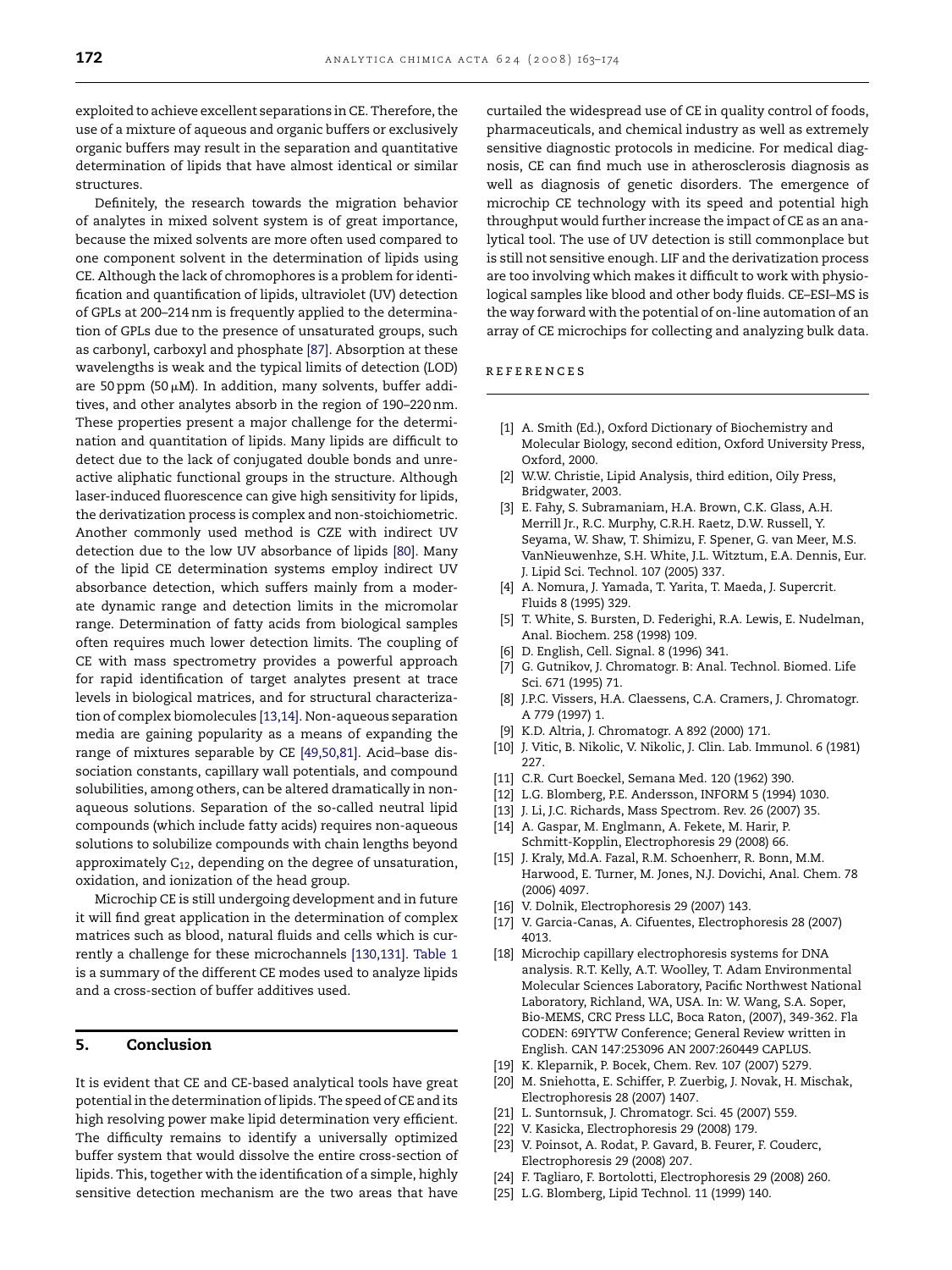- <span id="page-10-0"></span>[26] W. Christie W, [http://www.lipidlibrary.co.uk/lit](http://www.lipidlibrary.co.uk/lit_surv/general/electrop.htm) surv/general/electrop.htm.
- [27] R.A. Coleman, D.P. Lee, Prog. Lip. Res. 43 (2004) 134.
- [28] P. Pahlsson, S.L. Spitalnik, P.F. Spitalnik, J. Fantini, O. Rakotonirainy, S. Ghardashkhani, J. Lindberg, P. Konradsson, G. Larson, Arch. Biochem. Biophys. 396 (2001) 187.
- [29] J.E. Cronan, Annu. Rev. Microbiol. 57 (2003) 203.
- [30] J. Pereto, P. Lopez-Garcia, D. Moreira, Trends Biochem. Sci. 29 (2004) 469.
- [31] A.H. Merrill Jr., K. Sandhoff, New Compr. Biochem. 36 (2002) 373.
- [32] M.J. Tsai, B.W. O'Malley, Annu. Rev. Biochem. 63 (1994) 451.
- [33] T. Kuzuyama, H. Seto, Nat. Prod. Rep. 20 (2003) 171.
- [34] Chemical structure of lipid A: recent advances in structural analysis of biologically active molecules. Zahringer, Ulrich; Lindner, Buko; Rietschel, Ernst T. Research Center Borstel, Borstel, Germany. (Ed): Brade, Helmut. Endotoxin in Health and Disease, Marcel Dekker, New York, N.Y., (1999), 93–114. CODEN: 68EJA9 Conference; General Review CAN 132:20134 AN 1999:605905 CAPLUS.
- [35] D.A. Hopwood, PLoS Biol. 2 (2004) 166.
- [36] P. Camilleri (Ed.), Capillary Electrophoresis: Theory and Practice, second edition, CRC Press, London, 1998.
- [37] J.P. Landers (Ed.), Handbook of Capillary Electrophoresis, second edition, CRC press, New York, 1997.
- [38] C.S. Henry, Microchip Capillary Electrophoresis: Methods and Protocols, Human Press, Totowa, 2006.
- [39] D.R. Baker, Capillary Electrophoresis, John Wiley & Sons Inc., New York, 1995.
- [40] E. Drange, E. Lundanes, J. Chromatogr. A 771 (1997) 301.
- [41] R. Roldan-Assad, P. Gareil, J. Chromatogr. A 708 (1995) 339. [42] G. Gutnikov, W. Beck, H. Engelhardt, J. Microcolumn Sep. 6
- (1994) 565.
- [43] F. Haddadian, S.A. Shamsi, I.M. Warner, J. Chromatogr. Sci. 37 (1999) 103.
- [44] J. Collet, P. Gareil, J. Capillary Electrophor. 3 (1996) 77.
- [45] F. Haddadian, S.A. Shamsi, J.P. Schaeper, N.D. Danielson, J. Chromatogr. Sci. 36 (1998) 395.
- [46] Y.L. Chen, Y. Xu, J. Chromatogr. B: Anal. Technol. Biomed. Life Sci. 753 (2001) 355.
- [47] Y.-L. Chen, Y. Xu, J. Liq. Chromatogr. Relat. Technol. 25 (2002) 843.
- [48] S. Tadaumi, S. Endo, H. Akagawa, Y. Itabashi, Bunseki Kagaku 52 (2003) 847.
- [49] D.L. Gallaher Jr., M.E. Johnson, Anal. Chem. 72 (2000) 2080.
- [50] B.-Y. Guo, B. Wen, X.-Q. Shan, S.-Z. Zhang, J.-M. Lin, J. Chromatogr. A 1074 (2005) 205.
- [51] I.K. Cigic, M. Gucek, L. Zupancic-Kralj, B. Pihlar, J. Sep. Sci. 26 (2003) 1253.
- [52] F. Gao, Z. Zhang, X. Fu, W. Li, T. Wang, H. Liu, Electrophoresis 28 (2007) 1418.
- [53] Y.-L. Ho, J.-H. Chiu, C.-Y. Wu, M.-Y. Liu, Anal. Biochem. 367 (2007) 210.
- [54] Y. Liu, K.F.J. Chan, Electrophoresis 12 (1991) 402.
- [55] D.-D. Ju, C.-C. Lai, G.-R. Her, J. Chromatogr. A 779 (1997) 195.
- [56] Y.S. Yoo, Y.S. Kim, G.J. Jhon, J. Park, J. Chromatogr. A 652 (1993) 431.
- [57] Z. Yu, Y. Chen, G. Xu, L. Chang, J. Liq. Chromatogr. Relat. Technol. 21 (1998) 349.
- [58] A. Zamfir, Z. Vukelic, J. Peter-Katalinic, Electrophoresis 23 (2002) 2894.
- [59] Y. Mechref, G.K. Ostrander, Z.E. Rassi, J. Chromatogr. A 83 (1995) 695.
- [60] C. Mardones, N. Vizioli, C. Carducci, A. Rios, M. Valcarcel, Anal. Chim. Acta 382 (1999) 23.
- [61] L. Qi, N.D. Danielson, Q. Dai, R.M. Lee, Electrophoresis 24 (2003) 1680.
- [62] T. Brando, C. Pardin, J. Prandi, G. Puzo, J. Chromatogr. A 973 (2002) 203.
- [63] L. Vernez, W. Thormann, S. Krahenbuhl, J. Chromatogr. A 895 (2000) 309.
- [64] K. Heinig, J. Henion, J. Chromatogr. B: Anal. Technol. Biomed. Life Sci. 735 (1999) 171.
- [65] S. Kiessig, C. Vogt, J. Chromatogr. A 781 (1997) 475.
- [66] P.E. Minkler, C.L. Hoppel, Anal. Biochem. 212 (1993) 510.
- [67] K.J. Lee, S.M. Mwongela, S. Kottegoda, L. Borland, A.R. Nelson, C.E. Sims, N.L. Allbritton, Anal. Chem. 80 (2008) 1620.
- [68] N.J. Dovichi, S. Hu, Curr. Opin. Chem. Biol. 7 (2003) 603.
- [69] C.D. Whitmore, O. Hindsgaul, M.M. Palcic, R.L. Schnaar, N.J. Dovichi, Anal. Chem. 79 (2007) 5139.
- [70] C.D. Whitmore, U. Olsson, E.A. Larsson, O. Hindsgaul, M.M. Palcic, N.J. Dovichi, Electrophoresis 28 (2007) 3100.
- [71] J. Collet, P. Gareil, J. Chromatogr. A 792 (1997) 165.
- [72] F.B. Erim, X. Xu, J.C. Kraak, J. Chromatogr. A 694 (1995) 471. [73] M.A.L. de Oliveira, V.E.S. Solis, L.A. Gioielli, B. Polakiewicz,
- M.F.M. Tavares, Electrophoresis 24 (2003) 1641. [74] O. Schmitz, S. Gaeb, J. Chromatogr. A 767 (1997) 249.
- [75] M.E. Bohlin, M. Ohman, M. Hamberg, L.G. Blomberg, J. Chromatogr. A 985 (2003) 471.
- [76] M. Ohman, H. Wan, M. Hamberg, L.G. Blomberg, J. Sep. Sci. 25 (2002) 499.
- [77] M. Ohman, H. Wang, M. Hamberg, L.G. Blomberg, Electrophoresis 22 (2001) 1163.
- [78] O. Schmitz, S. Gaeb, J. Chromatogr. A 781 (1997) 215.
- [79] P. Cesla, L. Blomberg, M. Hamberg, P. Jandera, J. Chromatogr. A 1115 (2006) 253.
- [80] L. Zhang, S.N. Krylov, S. Hu, N.J. Dovichi, J. Chromatogr. A 894 (2000) 129.
- [81] R.S. Sahota, M.G. Khaledi, Anal. Chem. 66 (1994) 1141.
- [82] M. Jansson, J. Roeraade, Chromatographia 40 (1995) 163.
- [83] L.R. Snyder, J. Chromatogr. Sci. 16 (1978) 223.
- [84] P. Jandera, J. Liq. Chromatogr. Relat. Technol. 25 (2002) 2901.
- [85] D.E. Melchior, S. Gab, J. Chromatogr. A (2000) 894 145.
- [86] M.A. de Oliveira, G.A. Micke, R.E. Bruns, M.F. Tavares, J. Chromatogr. A 924 (2001) 533.
- [87] R. Szucs, K. Verleysen, G.S.M.J.E. Duchateau, P. Sandra, B.G.M. Vandeginste, J. Chromatogr. A 738 (1996) 25.
- [88] L. Ingvardsen, S. Michaelsen, H. Soerensen, J. Am. Oil Chem. Soc. 71 (1994) 183.
- [89] K. Verleysen, P. Sandra, J. High Resolut. Chromatogr. 20 (1997) 337.
- [90] Y. Xiao, J. Mei, X. He, W. Cheng, Sepu 24 (2006) 30.
- [91] J. Vindevogel, P. Sandra, Introduction to Micellar Electrokinetic Chromatography, Hüthig Buch Verlag GmbH, Heidelberg, 1992.
- [92] S. Terabe, K. Otsuka, T. Ando, Anal. Chem. 57 (1985) 834.
- [93] E. Van Hove, R. Szucs, P. Sandra, J. High Resolut. Chromatogr. 19 (1996) 674.
- [94] L. Zhang, S. Hu, L. Cook, N.J. Dovichi, Electrophoresis 23 (2002) 3071.
- [95] S. Lin, A.S. Fischl, X. Bi, W. Parce, Anal. Biochem. 314 (2003) 97.
- [96] H. Nishi, T. Fukuyama, M. Matsuo, S. Terabe, J. Chromatogr. 515 (1990) 233.
- [97] C.E. Sims, G.D. Meredith, T.B. Krasieva, M.W. Berns, B.J. Tromberg, N.L. Allbritton, Anal. Chem. 70 (1998) 4570.
- [98] S.M. Mwongela, K. Lee, C.E. Sims, N.L. Allbritton, Electrophoresis 28 (2007) 1235.
- [99] K. Raith, R. Wolf, J. Wagner, R.H.H. Neubert, J. Chromatogr. A 802 (1998) 185.
- [100] M.-L. Riekkola, M. Jussila, S.P. Porras, I.E. Valko, J. Chromatogr. A 892 (2000) 155.
- [101] F. Steiner, M. Hassel, Electrophoresis 21 (2000) 3994.